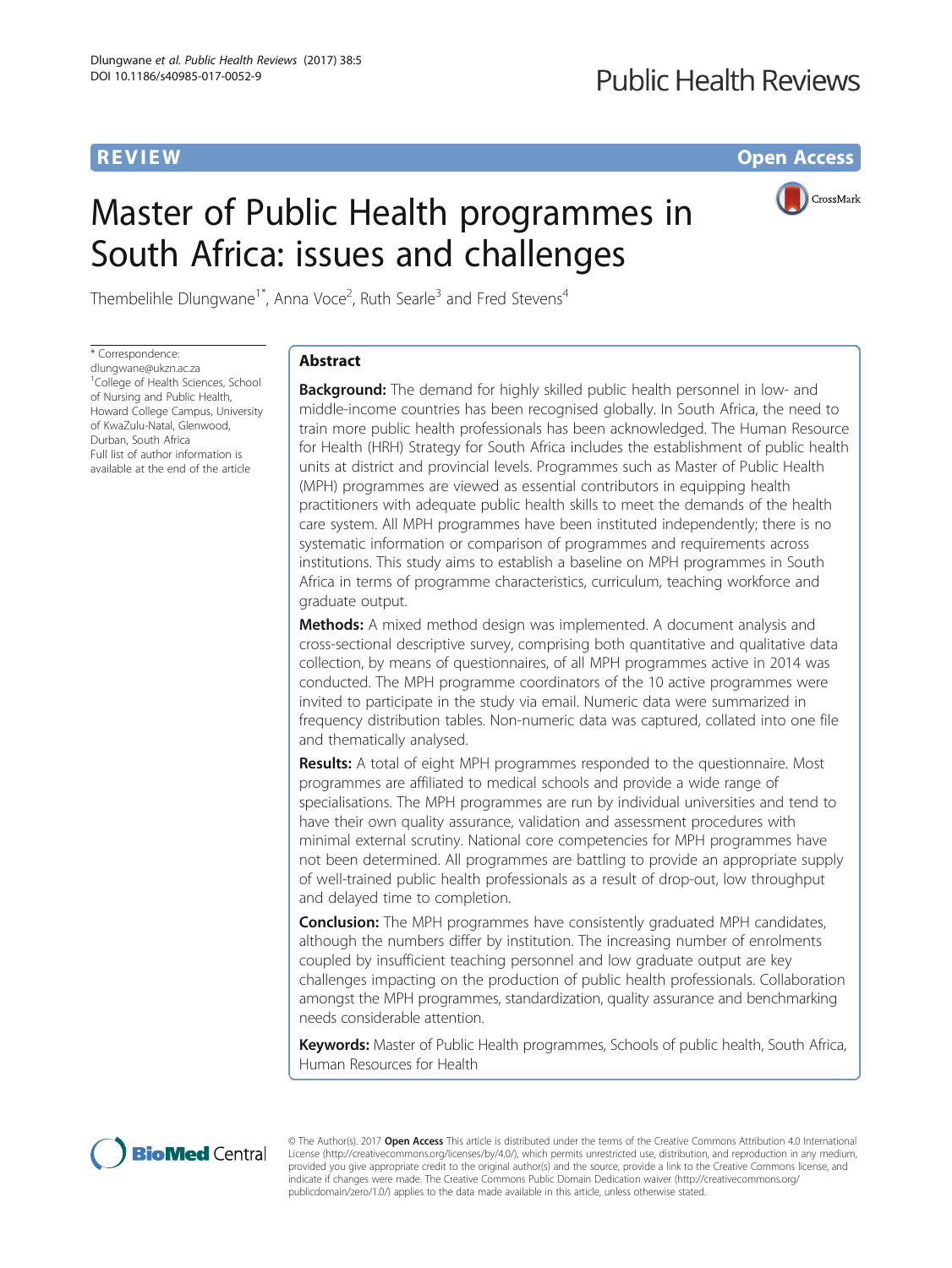### Background

The rapidly changing global public health context, which includes multiple disease burdens, complex healthcare systems, and challenging socio-economic and political environments, demands corresponding changes in public health responses and competencies [[1](#page-11-0)–[3\]](#page-11-0). Complex public health responses demand highly skilled public health personnel, with the expertise and knowledge to contribute to strengthening health systems for optimal health service provision [\[2](#page-11-0), [4](#page-11-0)–[6](#page-11-0)]. However, particularly in low- and middle-income countries, huge discrepancies exist between population health needs, health service provision needs, and the quantity and appropriateness of training of the public health workforce [[7, 8\]](#page-11-0).

In Africa, in particular, the production of the public health workforce has not kept pace with the need, given the multiple burdens of disease, and specifically the burden imposed by the HIV, AIDS and TB epidemics [[8](#page-11-0)–[11](#page-11-0)]. In most African countries [[2, 5, 6](#page-11-0)], health systems and health programmes are managed by clinicians with minimal public health training, resulting in poor health service management and ineffective resource allocation [[2, 3\]](#page-11-0). In South Africa, the need to train more public health professionals has been acknowledged [[12](#page-11-0)]. The Human Resources for Health (HRH) Strategy for South Africa includes the establishment of public health units at district and provincial levels [\[12\]](#page-11-0). Thus, a substantial investment is needed for training an effective health workforce.

Programmes such as the Master of Public Health (MPH) are viewed as essential contributors to equipping health practitioners to meet the demands of the health system [[13, 14\]](#page-11-0). With the introduction in South Africa of a re-engineered model of primary healthcare, and a National Health Insurance (NHI), the HRH strategy has called on MPH programmes to increase the output of MPH graduates in order to ensure effective health service delivery and improved health outcomes [\[12](#page-11-0)].

MPH programmes in South Africa are offered mostly at postgraduate level, on a fulltime or part-time basis. The programmes are aimed at equipping various health practitioners from a variety of disciplines, with key public health competencies and with collaborative strategies to address population level risk factors contributing to the global and national burden of disease  $[15-17]$  $[15-17]$  $[15-17]$  $[15-17]$ . They train health professionals by drawing on knowledge and skills from a variety of biomedical and social science disciplines to define, assess and ultimately resolve public health problems [[2, 18](#page-11-0)]. In addition, the programmes equip practitioners to become innovative public health professionals with an emphasis on multidisciplinary approaches that apply the latest scientific knowledge [[2, 4, 13, 18](#page-11-0)].

Postgraduate public health training in South Africa originated in medical schools in the 1940s, within departments of community medicine, and was designed as a Master of Medicine, comprising specialised public health training for medical doctors [[19](#page-11-0)]. However, MPH programmes now accommodate students who come from multiple health and social science disciplines [\[5](#page-11-0)]. Postgraduate programmes in public health are the most broadly recognised professional postgraduate qualification for leadership positions in health [[12, 20](#page-11-0)].

Most MPH programmes in South Africa are based on theoretical training with little or no field experience within the course as compared to most programmes in other African countries [\[21, 22](#page-11-0)]. Despite the leadership expectation of public health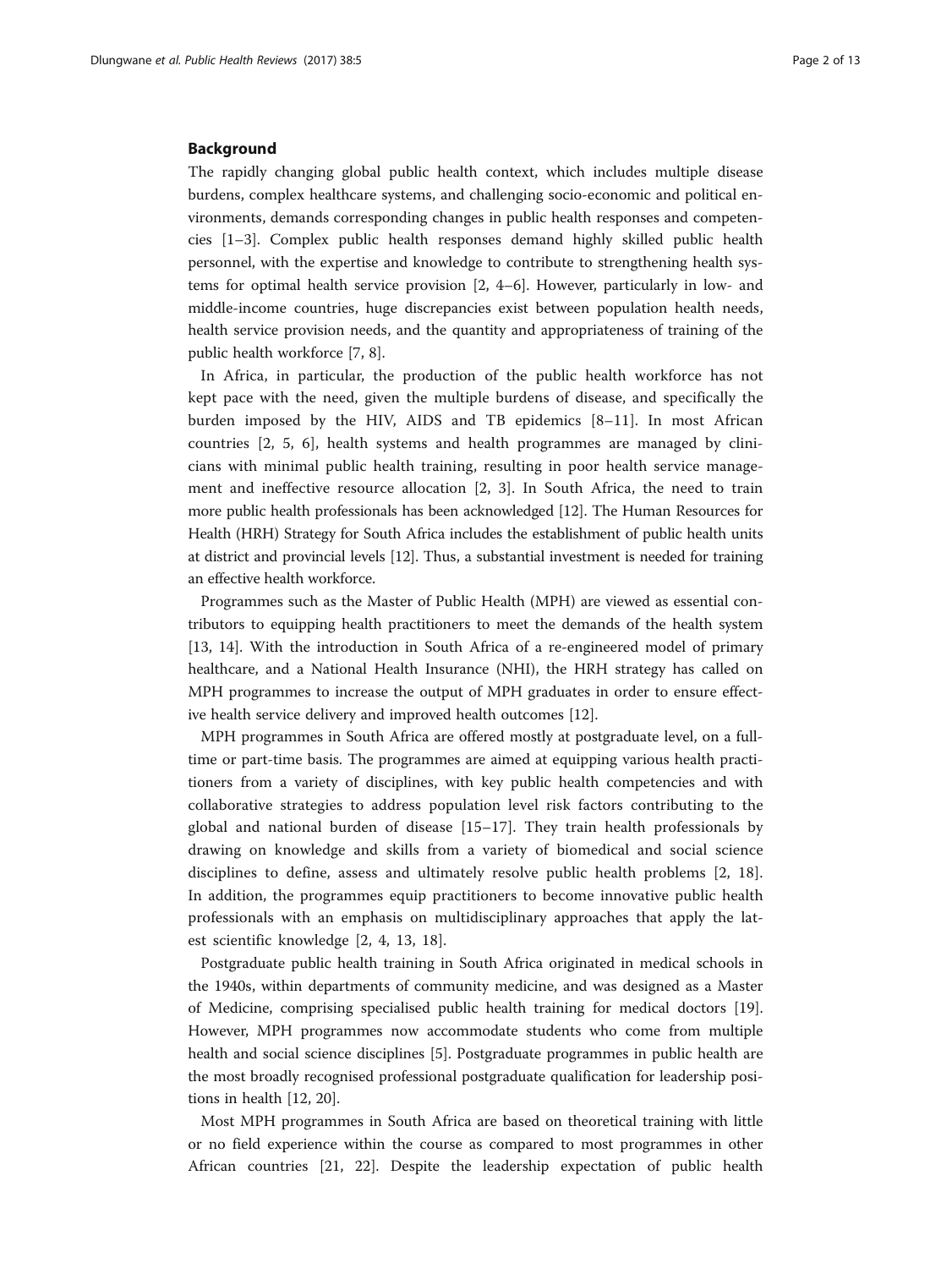graduates, there are signs of a disconnection between public health leadership need and public health as taught in the MPH programmes [\[23\]](#page-11-0). So, the questions arise as to what is being taught in the different programmes, and what would be required to increase and upgrade the public health workforce. All MPH programmes were instituted independently. There is currently no systematic information on MPH programmes offered by South African universities. This study aims to establish a baseline on MPH programmes in South Africa (SA) in terms of programme characteristics, curriculum, teaching workforce and graduate output.

# Methods

A mixed method research design was applied. Firstly, a cross-sectional descriptive survey consisting of both quantitative and qualitative data collection was implemented of all MPH programmes offered in South Africa and active in 2014. The study did not include programmes that offer a Master of Science or Master of Philosophy in Epidemiology. The MPH programme coordinators of the 10 active programmes were invited to participate in the study via email. Out of the 10 who were invited to participate, 8 responded. Weekly reminders were sent to the non-respondents for a period of 8 weeks. An interviewer-administered questionnaire was completed with each programme coordinator between August 2014 and December 2014. The questionnaire comprised of 20 questions, both closed- and open-ended questions. Data were collected on programme characteristics, curriculum, teaching, workforce and graduate output. The questionnaire was pretested with two academic staff members in one MPH programme. The numeric data were captured into Microsoft Excel 2003 and exported into SPSS15. Numeric data were summarized in frequency distribution tables. Nonnumeric data was captured, collated into one file and then thematically analysed. Throughput was determined for the cohort of students who enrolled between 2009 and 2011, and graduated between 2012 and 2014.

Secondly, document analysis was conducted of (1) curriculum documentation for each of the MPH programmes and (2) published literature on postgraduate public health training and the public health workforce in SA. Programme coordinators provided curriculum documentation. Published literature was identified through Google Scholar and PubMed (Table [1\)](#page-3-0). Keywords used to search the published literature included "Master of Public Health programmes", "Schools of public health", "South Africa", and "Public Health Workforce". Given that this is a case study for SA, policy and legal documents published by South African (official) professional bodies were included. All articles and documents were written in English. The variables used were MPH programme characteristics, curriculum, teaching workforce and graduate output. The data were analysed using the four predetermined themes: context, programme structure, quality assurance processes and output.

Ethical approval was granted by the University of KwaZulu-Natal Human and Social Sciences Research Ethics Committee (HSS/0561/014D). Informed consent was obtained from all participating MPH programme coordinators.

# Results

The results are presented in four themes, namely context, programme structure, quality assurance processes and output.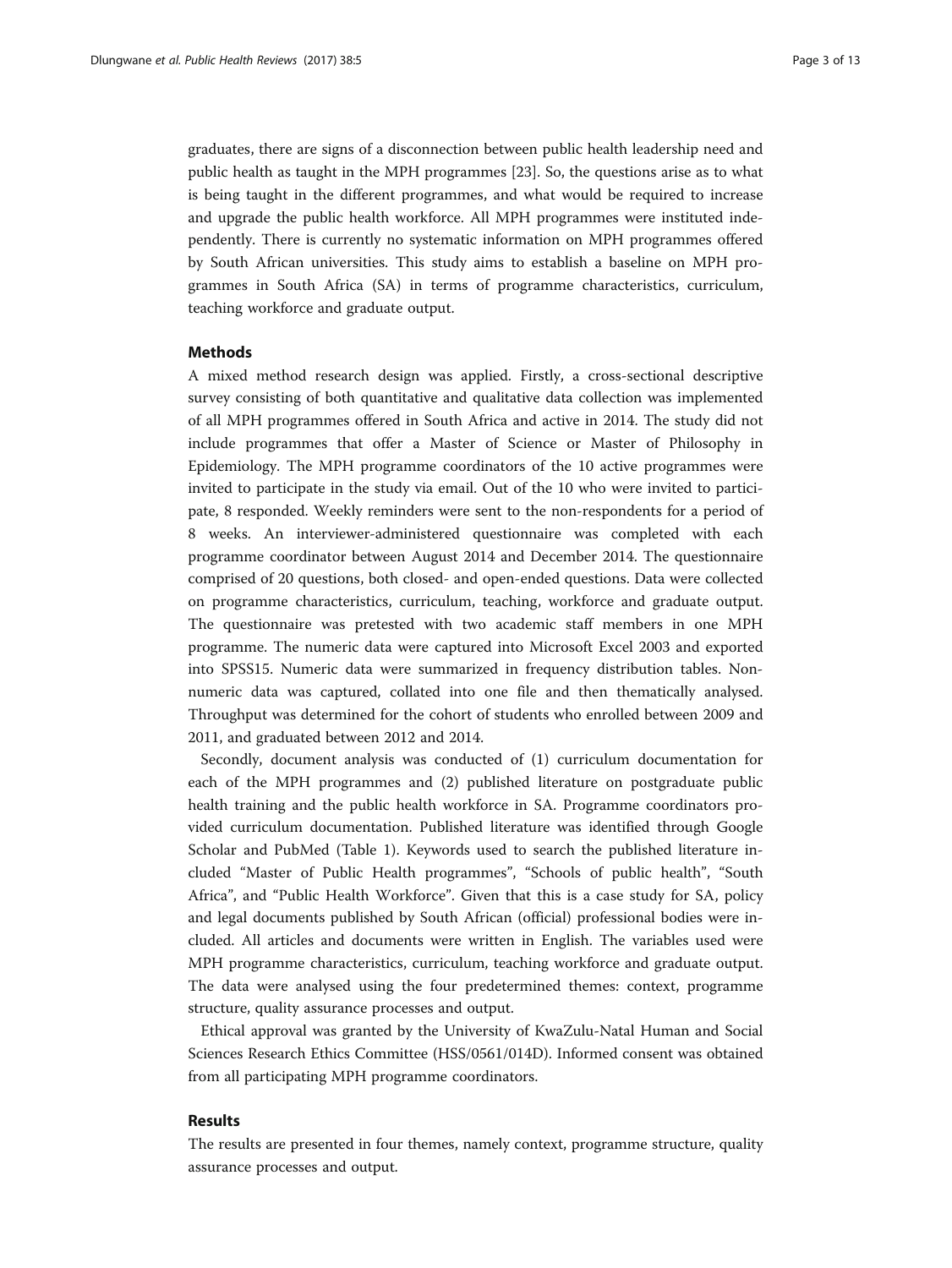| Author                                                             | Year | Title                                                                                                                                       |
|--------------------------------------------------------------------|------|---------------------------------------------------------------------------------------------------------------------------------------------|
| African Schools of Public Health Association                       | 2014 | Core competencies for a Master in Public Health graduate<br>in Africa.                                                                      |
| Gear J                                                             | 2013 | Public health in South Africa 1975–89: reflections on a<br>momentous past.                                                                  |
| Pick W                                                             | 2013 | Reflections on Public Health in South Africa, 1993-2002.                                                                                    |
| Hoffman M, Coetzee D, Hodes R, London L                            | 2012 | From comprehensive medicine to public health at the<br>University of Cape Town: a 40-year journey.                                          |
| Fonn S                                                             | 2011 | Linking public health training and health systems<br>development in sub-Saharan Africa: Opportunities for<br>improvement and collaboration. |
| National Department of Health                                      | 2011 | Human Resources for Health South Africa.                                                                                                    |
| Alexander L, Igumbor E, Sanders D                                  | 2009 | Building capacity without disrupting health services: public<br>health education for Africa through distance learning.                      |
| Mokwena K, Mokgatle-Nthabu M,<br>Madiba S, Lewis H, Ntuli-Ngcobo B | 2007 | Training of public health workforce at the National School<br>of Public Health: meeting Africa's needs.                                     |
| Ijsselmuiden C B NT, Duale S,<br>Tumwesigye N M, Serwadda D        | 2007 | Mapping Africa's advanced public health education<br>capacity-the AfriHealth project.                                                       |
| Reddy J                                                            | 1998 | Regional consortia, partnerships, mergers and their<br>implications for the transformation of the South African<br>higher education system. |
| National Department of Health                                      | 1997 | White Paper for the Transformation of the health system<br>in South Africa.                                                                 |

<span id="page-3-0"></span>Table 1 List of documents on postgraduate public health training in South Africa

# Context

There are three types of public universities in South Africa: (a) traditional universities  $(N = 12)$ , which offer theoretically oriented university degrees, (b) universities of technology  $(N = 8)$ , which offer vocationally oriented diplomas and degrees, and (c) comprehensive universities, which offer a combination of both types of qualification  $(N = 6)$ . Private universities have emerged in the last 10 years and currently, there are five accredited traditional private universities. MPH programmes are offered in eight traditional and two comprehensive public universities, whereas only one private institution offers a MPH programme (Table 2).

Table 2 Overview of institutions offering MPH in South Africa

| Programme number | Public/private | Type of university | Learning strategy | Active/inactive | Province      |
|------------------|----------------|--------------------|-------------------|-----------------|---------------|
| Programme 1      | Public         | Traditional        | Traditional       | Active          | Limpopo       |
| Programme 2      | Public         | Traditional        | Blended           | Active          | Gauteng       |
| Programme 3      | Public         | Comprehensive      | Traditional       | Active          | Limpopo       |
| Programme 4      | Public         | Traditional        | Traditional       | Active          | Gauteng       |
| Programme 5      | Public         | Traditional        | Traditional       | Active          | Gauteng       |
| Programme 6      | Public         | Traditional        | Blended           | Active          | Western Cape  |
| Programme 7      | Public         | Traditional        | Traditional       | Active          | Western Cape  |
| Programme 8      | Public         | Traditional        | Traditional       | Active          | KwaZulu-Natal |
| Programme 9      | Public         | Comprehensive      | Traditional       | Active          | Eastern Cape  |
| Programme 10     | Public         | Traditional        | Traditional       | Active          | Eastern Cape  |
| Programme 11     | Private        | Traditional        | Traditional       | Active          | Gauteng       |
| Programme 12     | Public         | Comprehensive      | Online            | Inactive        | Gauteng       |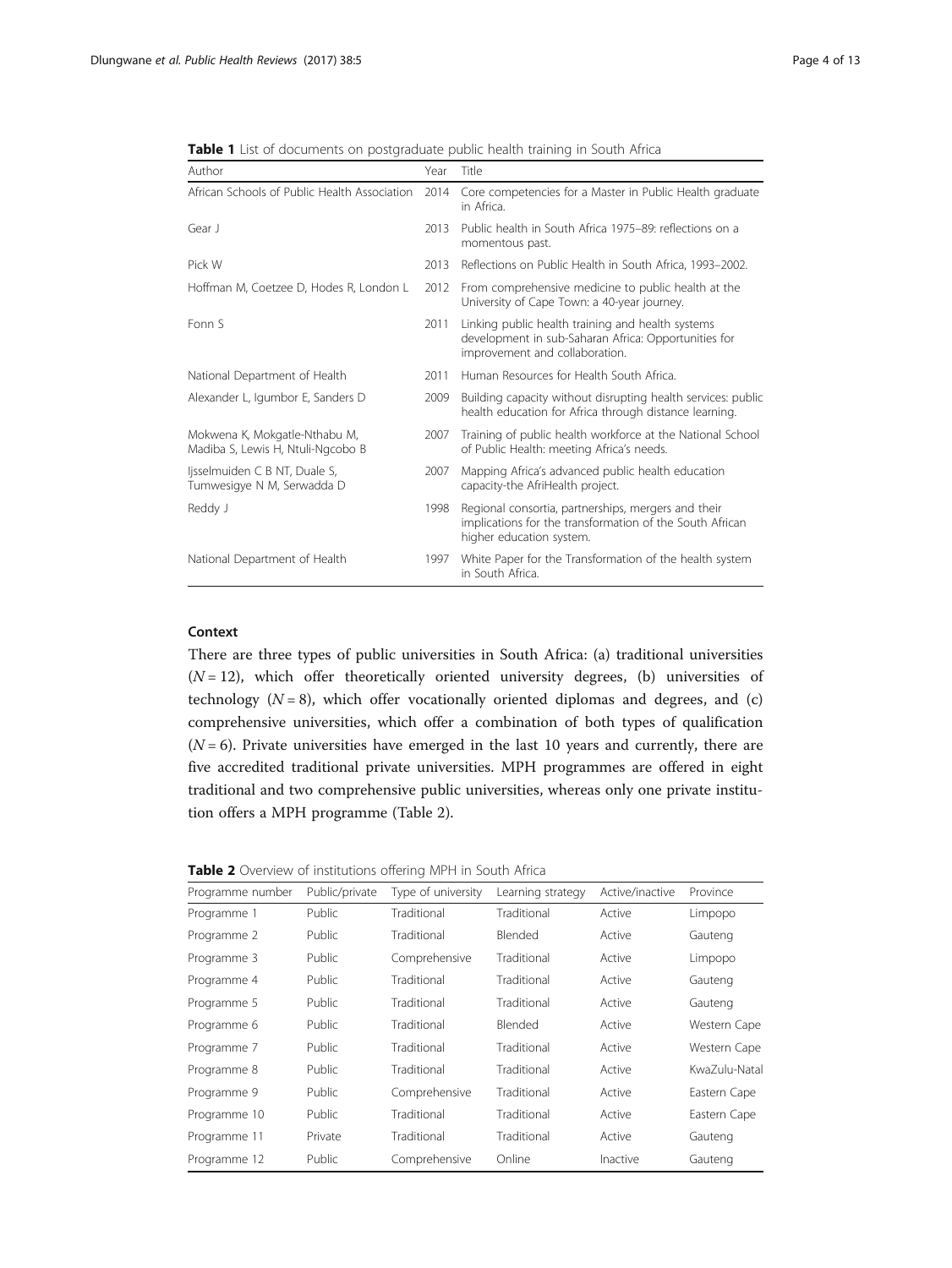In terms of geographical location, four programmes are situated in Gauteng, two in the Western Cape, two in the Eastern Cape, two in Limpopo and one in KwaZulu-Natal.

The number of MPH programmes offered in South Africa has grown over the past 25 years, increasing from 3 in 1990 to 10 in 2014. Two universities started offering the MPH programme in 1998, followed by one in 1999, four in 2000, and one in 2006. Five MPH programmes are affiliated to medical schools and three are located within the faculty of health sciences (Table [3\)](#page-5-0).

# Programme structure

The number of enrolments per year ranges from 20 to 80 across MPH programmes. All programmes have increased enrolment numbers, in line with the government mandate of the massification of, and increased access to higher education [[24](#page-11-0)]. In the years 2012 to 2014, the number of new applications received by individual MPH programmes per year outnumbered the number of vacancies (Table [3](#page-5-0)). Applicants are not only from South Africa but from all over Africa and further afield. In order to qualify to enter MPH studies, an applicant must possess at least a four-year bachelor level degree in the social sciences or in the health sciences and, in some instances, 2–3 years of work experience is a prerequisite.

Most of the programmes offer intensive face-to-face lectures at the beginning of the semester. In addition, course material and assignments are provided through online teaching platforms. Most of the programmes are university based with little or no service attachment or field placement. The total number of full-time academic staff across all MPH programmes was 84 (Table [4\)](#page-6-0). The student: staff ratio ranged from 1:7.25 to 1:24.25 across programmes. The number of academic staff with PhDs is low in some programmes (Table [4](#page-6-0)).

Most programmes are offered part time. The delivery of the programmes caters for students who are enrolled for postgraduate studies while working. Two programmes are offered via distance education with only initial face-to-face contact during the first semester in the first year. A majority of programmes offers a wide range of specialisations. All programmes comprise both a coursework and a research component. The weighting of coursework compared to research credits varies from institution to institution. However, the coursework and research components have to meet the minimum proportion of credits according to the National Qualifications Framework (NQF).

With regard to the coursework component, the programmes offer a general MPH track as well as specialisation tracks. The common core modules for the general MPH track are biostatistics and epidemiology. The most common specialisation tracks across programmes are epidemiology, social and behavioural sciences, and health policy and management (Table [2\)](#page-3-0). For the research component, most institutions expect students to complete a mini thesis that comprises at least one third (33%), and up to one half (50%), of the total qualification credits (Table [5\)](#page-6-0).

In SA, no consensus has been reached with regard to core competency guidelines for MPH graduates and to date, no universal core competencies have been adopted. [[25](#page-11-0)]. Hence, the curriculum varies from programme to programme. The development of a competency framework was drafted by the African Association of Schools of Public Health in 2014. The current draft was tabled for discussion by relevant stakeholders. The draft outlines that MPH competencies should address the current state of health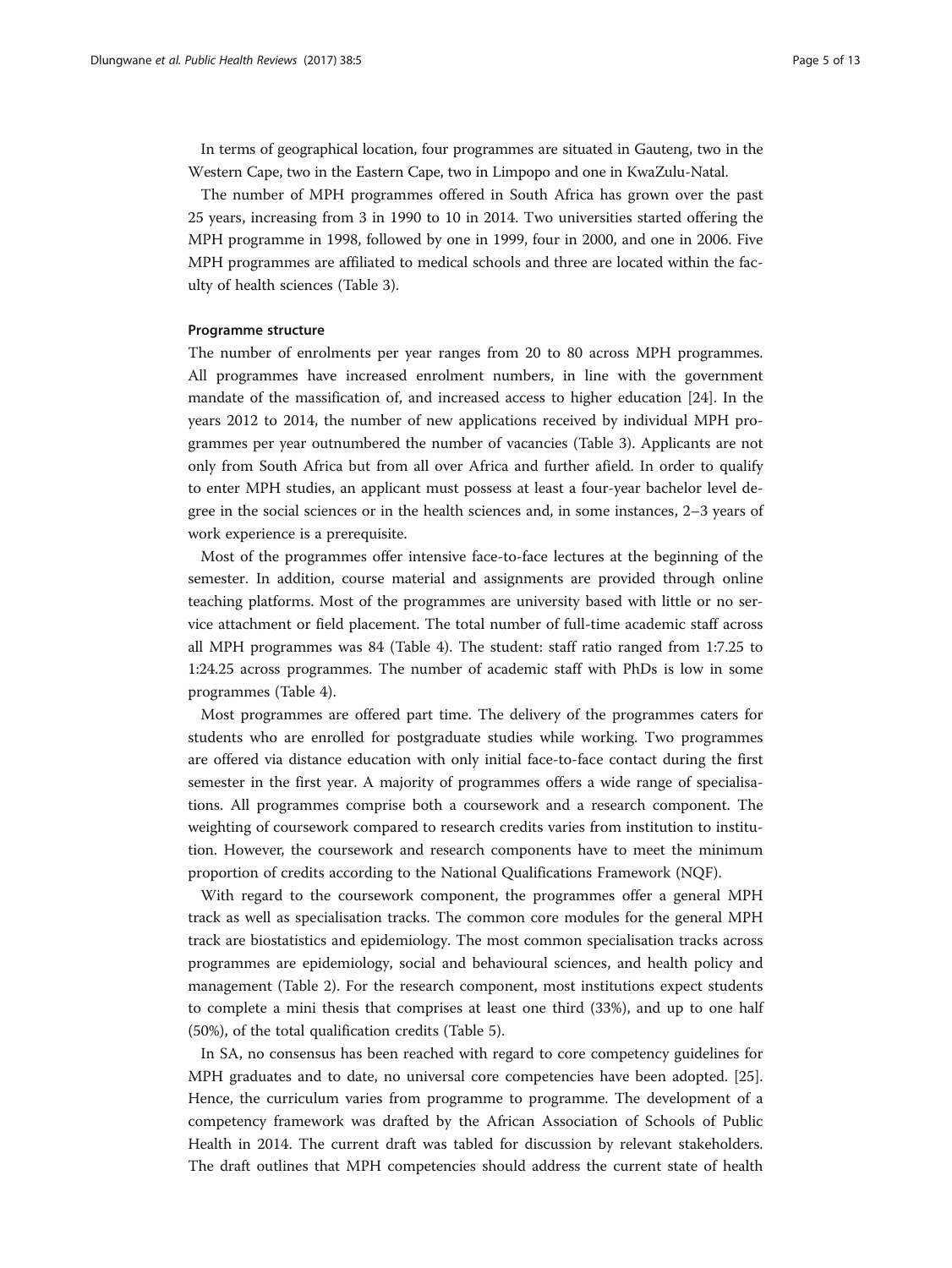<span id="page-5-0"></span>

|             | Table 3 MPH programme characteristics |                         |                                                                                                                                                               |                     |                               |                                        |
|-------------|---------------------------------------|-------------------------|---------------------------------------------------------------------------------------------------------------------------------------------------------------|---------------------|-------------------------------|----------------------------------------|
| Programme   | Affiliation                           | commencement<br>Year of | Stream/track                                                                                                                                                  | Mode of delivery    | <b>Enrolments</b><br>per year | applicants per year<br>Total number of |
| Programme   | Stand-alone school                    | 2000                    | Social and behavioural health, epidemiology, health system<br>management and policy                                                                           | Part time           | $\frac{8}{1}$                 | 120                                    |
| Programme 2 | Part of Medical School                | 2006                    | Social and behavioural health, epidemiology, health system<br>management and policy                                                                           | Part time           | SO                            | 220                                    |
| Programme 3 | Stand-alone school                    | 2000                    | Occupational and environmental health, health promotion,<br>epidemiology, health administration and management;<br>communicable and non-communicable diseases | Part time           | 35                            | 140                                    |
| Programme 4 | Part of Medical school                | 1998                    | management, environmental and occupational health,<br>Health promotion, disease control, health policy and<br>monitoring and evaluation                       | Full time/part time | 45                            | 400                                    |
| Programme 5 | Part of Medical school                | 1998                    | health, maternal and child health, social and behavioural<br>Health systems and policy, occupational hygiene, rural<br>change communication                   | Part time           | $\sqrt{4}$                    | 800                                    |
| Programme 6 | Stand-alone school                    | 2000                    | General public health                                                                                                                                         | Part time           | $\overline{Q}$                | 300                                    |
| Programme 7 | Part of Medical school                | 1999                    | General public health, health systems, health economics,<br>social and behavioural sciences, epidemiology and<br>biostatistics                                | Part time           | 65                            |                                        |
| Programme 8 | Part of Medical school                | 2000                    | General public health                                                                                                                                         | Part time           | 99                            | 150                                    |
|             |                                       |                         |                                                                                                                                                               |                     |                               |                                        |

| <b>A A VA A 4 A</b><br>j |  |
|--------------------------|--|
|                          |  |
|                          |  |
|                          |  |
|                          |  |
| ı<br>I                   |  |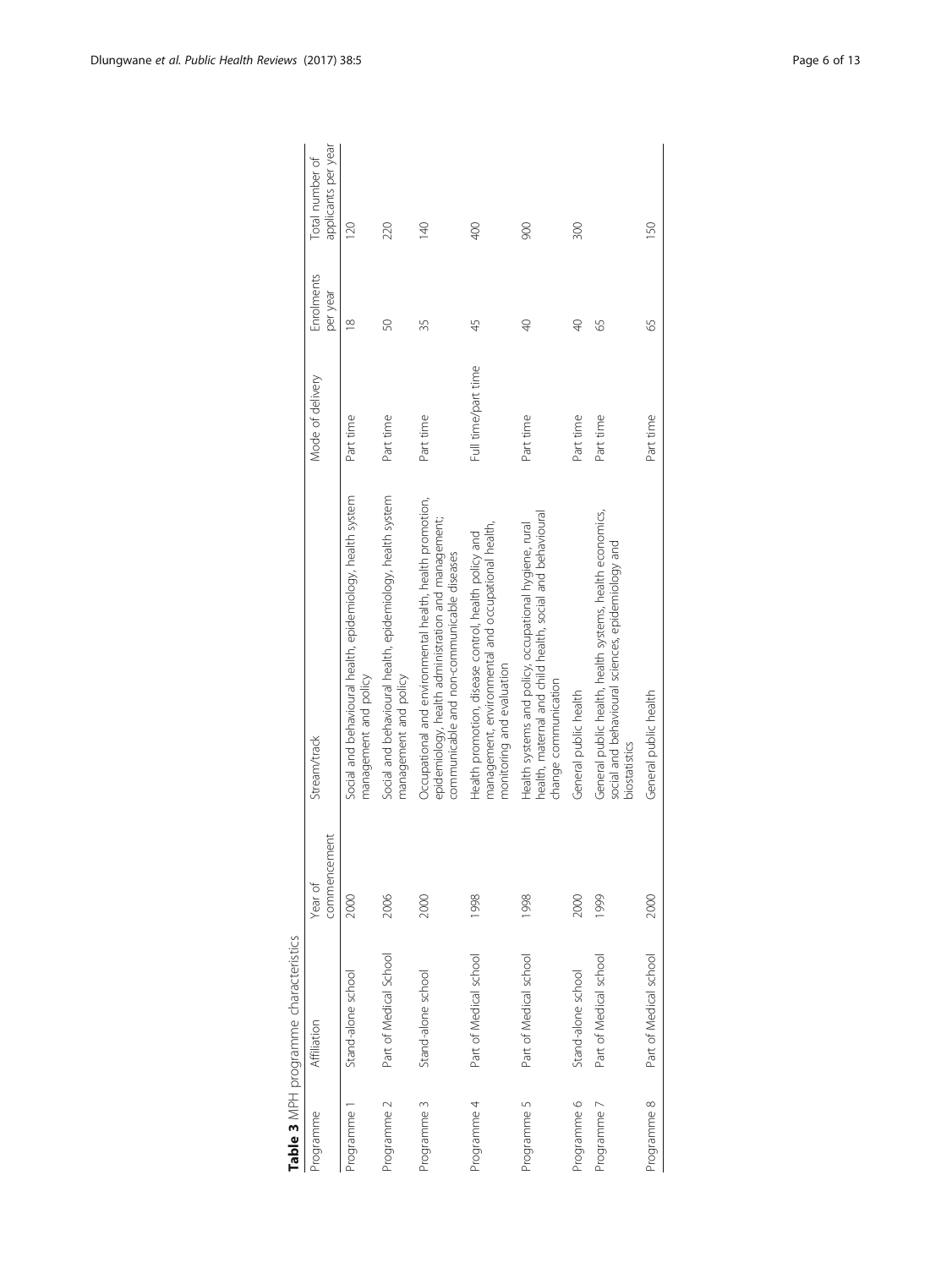| Institution | No of academic staff | Educational level |     |  |
|-------------|----------------------|-------------------|-----|--|
|             |                      | Masters           | PhD |  |
| Programme 1 | $\overline{4}$       | 3                 |     |  |
| Programme 2 | 12                   | 5                 |     |  |
| Programme 3 | 7                    | 3                 | 4   |  |
| Programme 4 | 20                   | $\overline{4}$    | 16  |  |
| Programme 5 | $\overline{4}$       |                   | 3   |  |
| Programme 6 | 22                   | 11                | 11  |  |
| Programme 7 | 15                   | 5                 | 10  |  |
| Programme8  | 10                   | 7                 | 3   |  |
| Total       | 94                   | 39                | 55  |  |

<span id="page-6-0"></span>Table 4 Total number of full time academic staff and educational level

systems and burden of disease in Africa which is characterised by epidemics of both communicable and non-communicable diseases [[25](#page-11-0)].

# Quality assurance processes

All Master's programmes in South Africa are guided by the NQF in terms of the minimum number of credits required for the awarding of a master level qualification. The current MPH programmes are run by individual universities, each having their own quality assurance, validation and assessment processes with minimal external scrutiny. Some programme coordinators highlighted the need for an association or quality assurance body to ensure that there is benchmarking and standardization across various programmes. A proposal to establish standards-generating bodies for all programmes was released in 2000, but there has never been one established for public health postgraduate programmes [[26\]](#page-11-0).

## **Outputs**

Over the past 5 years the total number of graduates has steadily increased (Table [6](#page-7-0)). However, the yearly average throughput for MPH programmes in South Africa ranged from 25 to 60% for the cohort of students who enrolled between 2009 and 2011, and graduated between 2012 and 2014 (Fig. [1](#page-7-0)). The peak attrition period in most MPH programmes is on completion of the coursework prior to engaging in the research project.

| <b>I GIVIC J</b> IVIL LE COLLICOIO ILE JOULE / MITCO |                     |            |                     |                 |                    |                                     |
|------------------------------------------------------|---------------------|------------|---------------------|-----------------|--------------------|-------------------------------------|
| Programme                                            | Credits<br>required | Coursework | Research<br>project | Core<br>modules | Module<br>offering | Total number of<br>modules required |
| Programme 1                                          | 200                 | 60%        | 40%                 | 6               | 8                  | 8                                   |
| Programme 2                                          | 200                 | 50%        | 50%                 | $\overline{4}$  | 8                  | 8                                   |
| Programme 3                                          | 180                 | 67%        | 33%                 | 3               | 8                  | 8                                   |
| Programme 4                                          | 240                 | 67%        | 33%                 | 10              | 51                 | 10                                  |
| Programme 5                                          | 360                 | 50%        | 50%                 |                 | 12                 | 6                                   |
| Programme 6                                          | 180                 | 67%        | 33%                 | 6               | 8                  | 8                                   |
| Programme 7                                          | 180                 | 67%        | 33%                 | 4               | 25                 | 10 <sup>°</sup>                     |
| Programme 8                                          | 192                 | 50%        | 50%                 | 5               | 9                  | 6                                   |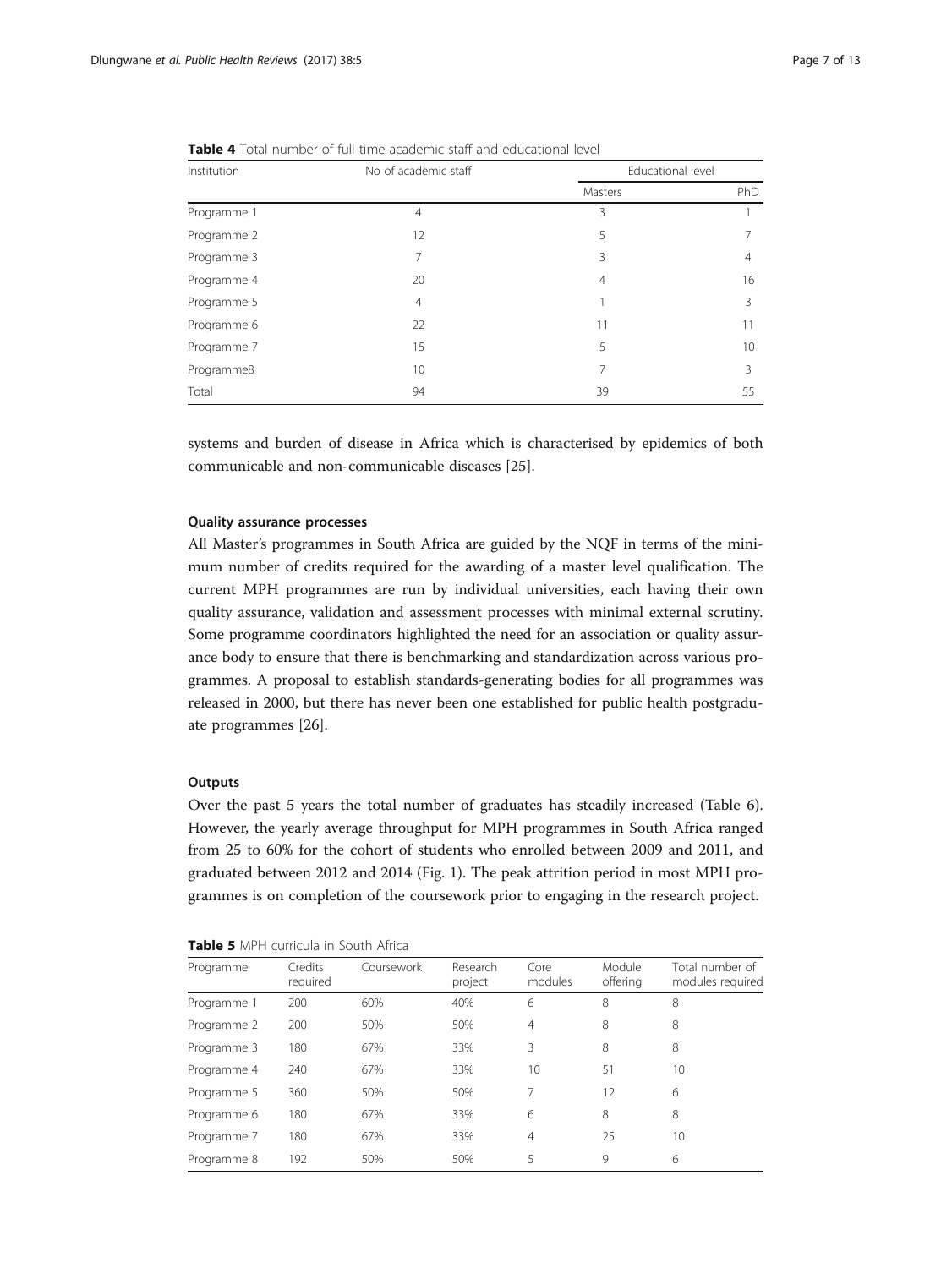| Institution | 2010           | 2011 | 2012 | 2013 | 2014 |
|-------------|----------------|------|------|------|------|
| Programme 1 |                |      |      |      |      |
| Programme 2 | 27             | 35   | 11   | 24   | 43   |
| Programme 3 | 10             | 6    | 5    | 13   | 4    |
| Programme 4 | 43             | 38   | 32   | 36   | 29   |
| Programme 5 | 14             | 39   | 31   | 19   | 23   |
| Programme 6 | 38             | 42   | 54   | 29   | 26   |
| Programme 7 | 23             | 36   | 32   | 44   | 20   |
| Programme 8 | $\overline{1}$ | 11   | 4    | 12   | 11   |

<span id="page-7-0"></span>Table 6 MPH graduates: 2010-2014

The average time to completion amongst MPH students across all programmes is 4– 5 years, as opposed to the minimum 2 years for part-time studies recommended by the South African Qualifications Authority (SAQA). Drop-out and delays are attributed to the research project challenges experienced by students. Challenges experienced in the research project identified by programme coordinators include inadequate academic writing skills among students and poor supervisor-student relationships.

# **Discussion**

There are limited number of MPH training institutions in SA. Of the 20 traditional and comprehensive public universities, the MPH is only offered in 10 institutions across the country. The training is concentrated in few provinces. For a population of 56 million in SA, public health training is not widely distributed and public health capacity is concentrated in a few urban-based academic institutions. However, this is not unique to SA. Several low- and middle-income countries (LMICs) are faced with inadequate numbers of educational institutions and geographical maldistribution of MPH training programmes [\[6, 7](#page-11-0), [27](#page-11-0)–[30\]](#page-11-0).

Postgraduate public health training in SA dates back to the 1940s, where multidisciplinary training was offered by the Institute for Family and Community Health (IFCH) [[31, 32](#page-11-0)]. The institute was later closed due to the lack of political support [[31](#page-11-0), [32](#page-11-0)]. In most medical schools, postgraduate public health was offered for medical doctors only, within departments of community medicine, which later evolved into departments of community health [[6](#page-11-0), [33](#page-11-0)].

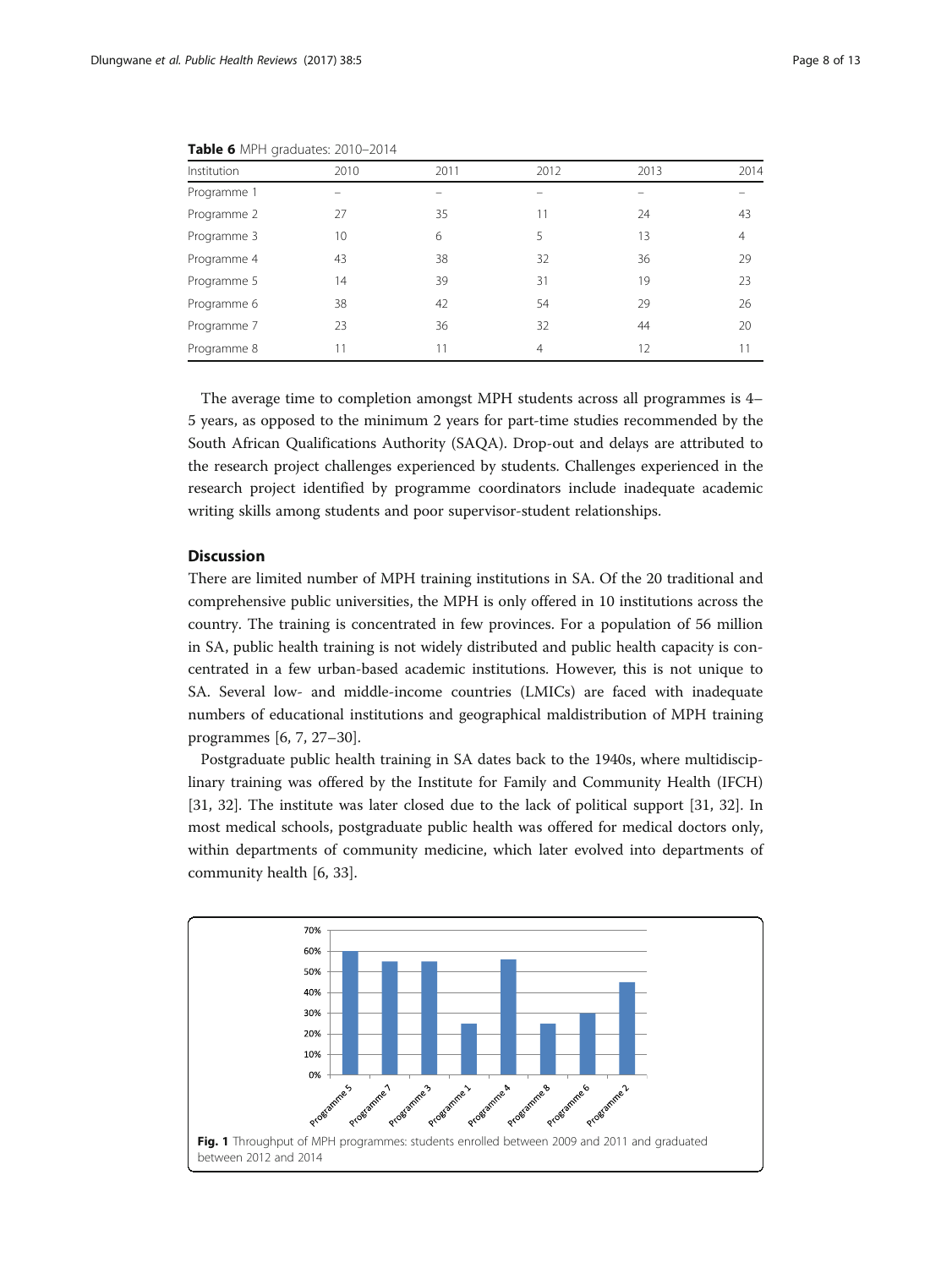The expansion of postgraduate public health training in SA developed in parallel with the advancement of the health system, fuelled by profound political changes that took place in SA in 1990s [\[34, 35\]](#page-12-0). The transition of SA to democracy in 1994 brought about health sector reforms and a new approach to health planning and health systems management. In 1997, a white paper for the transformation of the health system was promulgated, which called for the establishment of the district health system based on a primary health care approach [[36](#page-12-0)]. The white paper also emphasized the need for a reorientation of health professional training, advocating for a strong focus in training on populationbased health planning, health promotion and education, and on the development of foundational public health functions [[36](#page-12-0)]. In response to the call made by the white paper for the transformation of the health system, postgraduate public health training was then introduced. This led to the initial formation of three regional schools of public health offering MPH programmes, Gauteng (previously Transvaal), KwaZulu-Natal and Western Cape [[34](#page-12-0), [35\]](#page-12-0).

The South African public health sector landscape has changed over the years and is in the process of implementing a National Health Insurance (NHI) and a re-engineering of primary health care. These initiatives require adequate human resources to support the health system at all levels [\[20](#page-11-0)]. Even though the HRH strategy highlights the need to upscale the number of public health professionals, the South African health system remains a curatively oriented health service [\[37, 38\]](#page-12-0). The allocation of resources focuses more on clinical services, with minimal attention given to health promotion and prevention [[37](#page-12-0), [38](#page-12-0)].

South Africa's public health history is rooted in fragmented and weak health system performance [\[9](#page-11-0), [38\]](#page-12-0). This is further exacerbated by the changing epidemiological transitions characterised by persistent infectious disease and emerging non-communicable disease burdens [\[9,](#page-11-0) [38, 39\]](#page-12-0). Effective leadership and stewardship is critical in improving the performance of the entire health system [\[3](#page-11-0), [40](#page-12-0)]. The existing undersupply of public health professionals and shortfalls in the managerial and supervisory capacity is a threat to the success of a NHI scheme [\[12](#page-11-0), [20](#page-11-0)]. MPH programmes are viewed as potential contributors to address the current health system leadership deficiencies [\[13, 33](#page-11-0), [41](#page-12-0), [42\]](#page-12-0). However, the programmes might not be able to meet the need due to the lack of hands-on field practice within the training programmes. Factors contributing to the disconnection between public health leadership needs and what is taught may require further investigation.

Despite the rise in the number of public health programmes, the demand for public health postgraduate education seems to exceed what current MPH programmes can supply, both in terms of workplace demands for health professionals with public health competencies and in terms of rising student enrolments. One of the issues emerging for several MPH programmes is the inadequate number of academics, which puts an extra burden on existing staff. In addition, the number of staff with doctorates was inadequate for some MPH programmes which influences the "scholarship" in public health and public health training. The South African government is making efforts to enhance the qualifications of the academic staff, with the emphasis on doctoral training [\[43\]](#page-12-0). The paucity of academics with PhDs poses a challenge, given that the quality of higher education is not only determined by the number of staff but by their qualifications and research experience [[44](#page-12-0)]. The staff shortages and scarcity of academics with PhDs have been reported in resource-poor countries and are largely attributable to the "brain drain" and small student enrolment numbers [[6, 28,](#page-11-0) [43](#page-12-0)–[45\]](#page-12-0).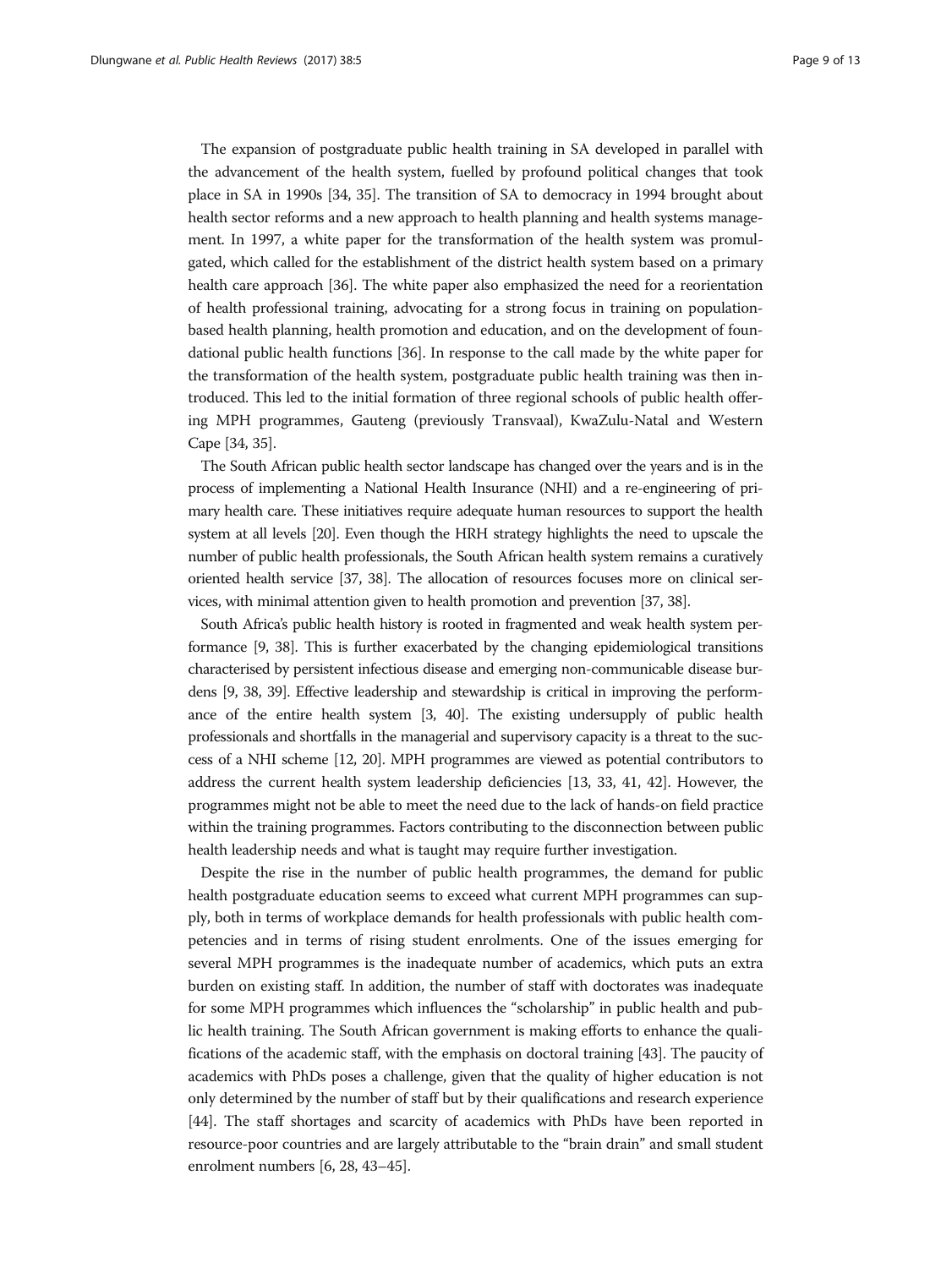Public health competencies have been under scrutiny in a number of countries across the globe. In the USA, core public health competencies were established by the Council on Linkages between Academia and Public Health Practice in 2010. The Association of Schools in Public Health drafted a list in 2008, which was redefined in 2011 [[46, 47](#page-12-0)]. The United Kingdom Public Health Skills and Career Framework was endorsed in 2008 [[47, 48](#page-12-0)], whereas in Australia, the Foundation Competencies for MPH alumni were published in 2009 [\[49\]](#page-12-0). Professional competencies need to be context specific [[47](#page-12-0), [50](#page-12-0)– [52](#page-12-0)]. MPH graduates should possess and demonstrate skills and competencies in leadership, systems thinking, policy development, critical and analytical thinking, and teamwork and communication skills in order to improve health system performance and population health [[30,](#page-11-0) [47, 52, 53](#page-12-0)].

Programmes need to identify core competencies for each curriculum domain [[50](#page-12-0), [51](#page-12-0)]. Core competencies for MPH programmes in SA have not been concluded. The current draft, under review by relevant stakeholders, outlines that MPH competencies should take into account the African health context which is characterised by epidemics of both communicable and non-communicable diseases [[25\]](#page-11-0).

The ailing health system and poor leadership and stewardship in the health sector, coupled with high burden of disease and emerging epidemics requires adequate and highly trained public health professionals [[3,](#page-11-0) [34, 54\]](#page-12-0). The MPH programmes contribute to addressing competencies such as context-specific leadership, planning, and management [\[47\]](#page-12-0). Therefore MPH programmes in Africa should include competencies on leadership and health system strengthening [\[25\]](#page-11-0).

The absence of an overarching body responsible for oversight of in SA ensuring benchmarking and standardization across programmes, is a challenge. There are countries that have a single independent council that covers conventional public health training for MPH programmes [[37](#page-12-0), [38\]](#page-12-0). Replicable models from those countries might assist in ensuring quality in public health training [[55](#page-12-0), [56](#page-12-0)]. According to Fonn, a close partnership between the MPH programmes and national health systems must be established in order to ensure that public health training informs health systems planning and management [\[3](#page-11-0)].

Public health training is crucial in order to address the current discrepancies in HRH. However, the low throughput and delayed time to completion experienced by MPH programmes negatively affects the production of highly skilled practitioners for the health sector. The recommended 2 years for completing part time Master's programme is not always feasible for South African MPH students who are mostly mature students, in full time employment, and have other responsibilities [\[27](#page-11-0), [57](#page-12-0)]. Therefore, MPH programmes need to devise strategies to assist students, especially when it comes to dissertation writing, which is reportedly when most students tend to delay or drop-out. Strategies could include cohort writing seminars and provide mentorship through alumni network and faculty staff as an on-going process for MPH students [[57](#page-12-0)–[59](#page-12-0)]. In addition, further research needs to be conducted to investigate factors contributing to student drop-out in MPH programmes.

# Limitations

MPH programme coordinators that were interviewed all came from public universities who have offered the programme for more than 10 years. The two MPH programmes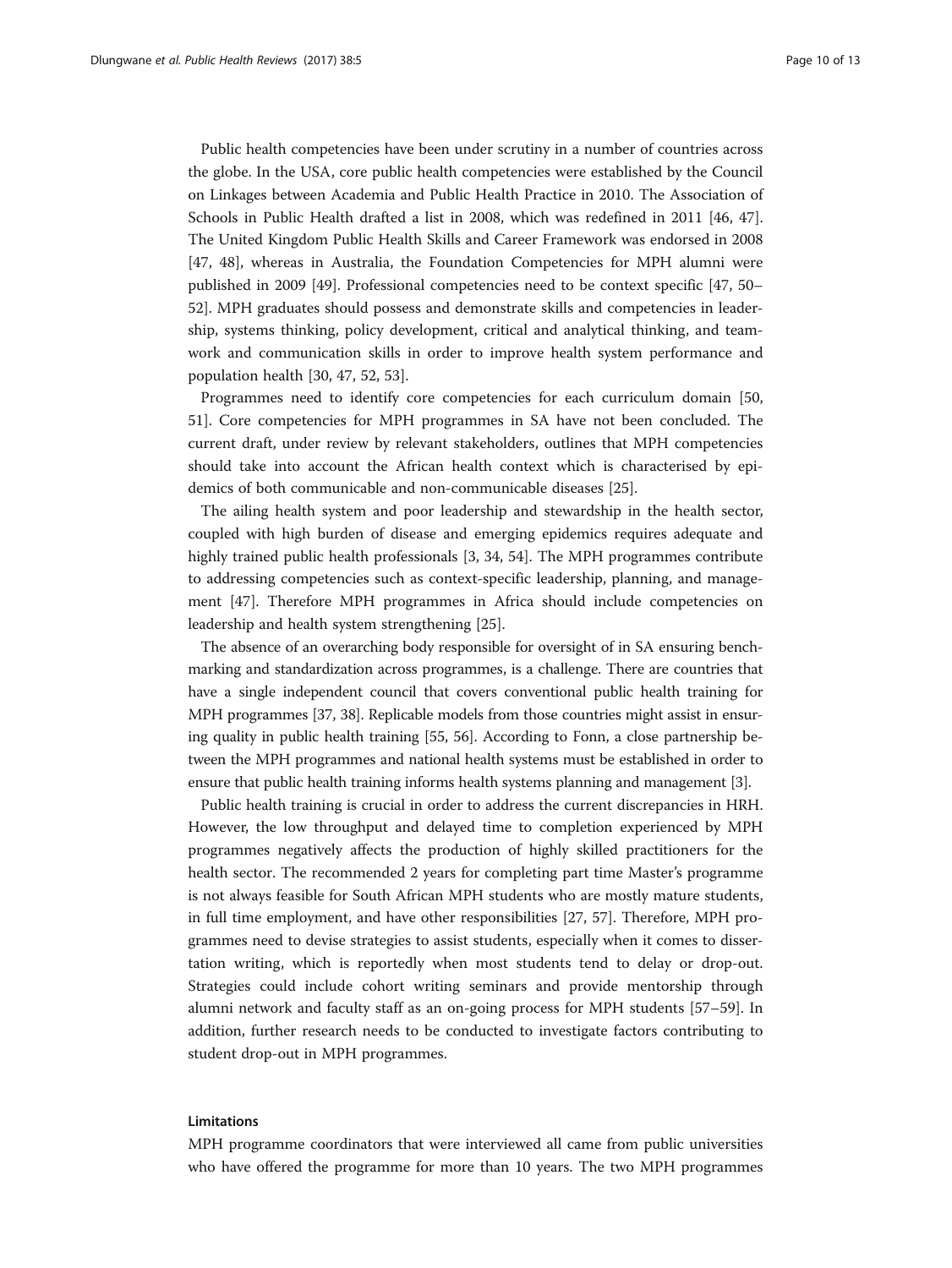that did not participate are fairly new. There is one private institution that offers MPH training in South Africa. The perspectives of programme coordinators within the private institution may differ from programme coordinators that responded.

Based on the findings of this study and the literature cited, further research needs to be conducted on the development of a competency framework for MPH programmes in South Africa. Further research should focus on graduates' and employers' perspectives on the skills and competencies acquired from MPH programmes and how these impact the health sector. Furthermore, future studies will need to investigate the characteristics and career pathways of MPH graduates. Moreover MPH outputs and job match needs to be assessed.

# Conclusions

MPH programmes are contributing to the public health training of the health workforce in South Africa. The increasing number of enrolments coupled by insufficient teaching personnel and low graduate output are key challenges impacting on the adequate production of health professionals with public health competencies. The absence of collaboration amongst the MPH programmes and the lack of standardization, quality assurance and benchmarking need considerable attention. Moreover, effective governance and investment in management development and research development (PhD graduates) are essential to strengthen the capacity of MPH programmes. This may result in adequate training of public health practitioners and overcome the current HRH constraints.

#### Abbreviations

HIV/AIDS: Human immunodeficiency virus/acquired immune deficiency syndrome; HRH: Human Resource for Health; MPH: Master of Public Health; NHI: National Health Insurance; NQF: National qualification framework; SA: South Africa

#### Acknowledgements

The authors would like to thank the MPH programme coordinators for participating in the survey. The contents of this article are solely the responsibility of the authors and do not necessarily represent the official views of the government.

#### Funding

This publication was made possible by grant number: R24TW008863 from the Office of the U.S. Global AIDS Coordinator and the U. S. Department of Health and Human Services, National Institutes of Health (NIH OAR and NIH ORWH).

#### Availability of data and materials

The datasets analysed during the current study available from the corresponding author on reasonable request.

#### Authors' contributions

TD had primary responsibility for the draft of the manuscript. TD, AV, RS and FS all contributed substantially to the intellectual content and finalization of the manuscript. All authors read and approved the final manuscript.

#### Competing interests

The authors declare that they have no competing interests.

#### Consent for publication

Not applicable

#### Ethics approval and consent to participate

Ethics approval was granted by the University of KwaZulu-Natal Human and Social Sciences Research Ethics Committee (HSS/0561/014D). Informed consent was obtained from all participating MPH programme coordinators.

#### Author details

<sup>1</sup>College of Health Sciences, School of Nursing and Public Health, Howard College Campus, University of KwaZulu-Natal, Glenwood, Durban, South Africa. <sup>2</sup>College of Health Sciences, School of Nursing and Public Health, University of KwaZulu-Natal, Durban, South Africa. <sup>3</sup>College of Humanities, School of Education, University of KwaZulu-Natal, Durban, South Africa. <sup>4</sup>Department of Educational Development and Research, Faculty of Health, Medicine and Life Sciences, Maastricht University, Maastricht, Netherlands.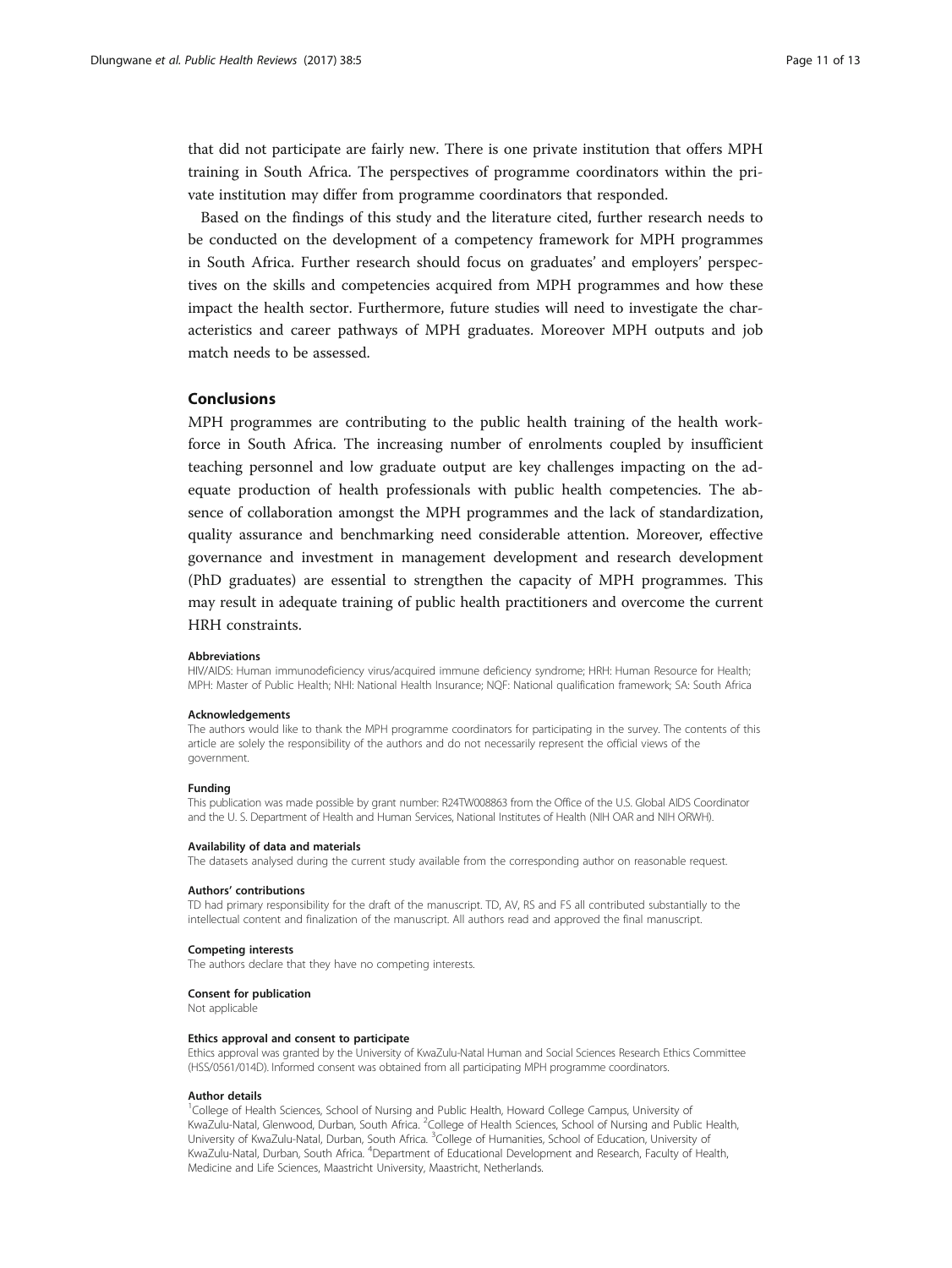### <span id="page-11-0"></span>Received: 31 August 2016 Accepted: 18 January 2017 Published online: 02 February 2017

#### References

- Begg MD, Galea S, Bayer R, Walker JR, Fried LP. MPH education for the 21st century: design of Columbia University's new public health curriculum. Am J Public Health. 2014;104:30–6.
- 2. Sadana RCA, Petrakova A. Strenghthening public health education and training to improve global health. Bullettin of the World Health Organisation. 2007;85:163–4.
- 3. Fonn S. Linking public health training and health systems development in sub-Saharan Africa: opportunities for improvement and collaboration. J Public Health Policy. 2011;32:S44–51.
- 4. Sadana R, Petrakova A. Shaping public health education around the world to address health challenges in the coming decades. Bullettin of World Health Organisation. 2007;85:902–3.
- 5. Sanders D, Guwatudde D, Alexander L. Accessible public-health education: a potential growth area? Bullettin of the World Health Organisation. 2008;86:A–b.
- 6. Ijsselmuiden CBNT, Duale S, Tumwesigye NM, Serwadda D. Mapping Africa's advanced public health education capacity-the AfricaHealth project. Bullettin of the World Health Organisation. 2007;85:914–22.
- 7. World Health Organisation. Working together for Health. Geneva: World Health Organisation; 2006.
- 8. Dalton SC. The current crisis in human resources for health in Africa: the time to adjust our focus is now. Transactions of the Royal Society of Tropical Medicine Hygiene. 2014;108:526–7.
- 9. Mayosi BM, Lawn JE, van Niekerk A, Bradshaw D, Abdool Karim SS, Coovadia HM. Health in South Africa: changes and challenges since. Lancet. 2009;380:2029–43.
- 10. van Rensburg HC. South Africa's protracted struggle for equal distribution and equitable access—still not there. Human Resource for Health. 2014;12:26.
- 11. Elkhalifa GO. The current crisis in human resources for health in Africa. South Sudan Medical Journal. 2014;7:1–8.
- 12. National Department of Health. Human Resource for Health Strategy for the Health Sector: 2012/13-2016/17. Pretoria: National Department of Health; 2011.
- 13. Zwanikken P, Huong N, Ying X, Alexander L, Wadidi MS, Magana-Valladares L, Gonzalez-Robledo M, Qian X, Linh N, Tahir H, et al. Outcome and impact of Master of Public Health programs across six countries: education for change. Human Resource for Health. 2014;12:40.
- 14. Alexander L, Igumbor E, Sanders D. Building capacity without disrupting health services: public health education for Africa through distance learning. Human Resource for Health. 2009;7:28.
- 15. Tulchinsky TH, Goodman J. The role of schools of public health in capacity building. Journal of Public Health. 2012;34:462–4.
- 16. Mokwena K, Mokgatle-Nthabu M, Madiba S, Lewis H, Ntuli-Ngcobo B. Training of public health workforce at the National School of Public Health: meeting Africa's needs. Bullettin of the World Health Organisation. 2007;85:949–54.
- 17. Evans D. The role of schools of public health: learning from history, looking to the future. J Public Health (Oxf). 2009;31:446–50.
- 18. Davis MV, Dandoy S, Greaves WW. Graduate programs: what is their contribution to the training of the public health workforce? American Journal of Preventative Medicine. 2003;24:361–6.
- 19. Hoffman MCD, Hodes R, London L. From comprehensive medicine to public health at the University of Cape Town: a 40 year journey. South African Medical Journal. 2012;102:442–446.
- 20. Lloyd B, Sanders D, Lehmann U. Human resource requirements for national health insurance. South African Health Review. 2010;1:171–178.
- 21. Nangami M, Rugema L, Tebeje B, Mukose A. Institutional capacity for health systems research in East and Central Africa schools of public health: enhancing capacity to design and implement teaching programs. Health Research Policy and Systems. 2014;12:22.
- 22. Tweheyo R, Nalwadda C, Ayebazibwe N, Mukanga D, Rutebemberwa E, Bazeyo W. Two decades of post-graduate training in applied public health: the experience and challenges of the Uganda Public Health School without walls. Pan Afr Med J. 2011;10:11.
- 23. Lloyd B, Sanders D, Lehmann U. Human resource requirements for National Health Insurance : perspectives on a national health insurance. 2010. p. 171–8. 171-178.
- 24. Department of Education. National plan for higher education. Pretoria: Goverment press; 2001. [http://www.](http://www.education.gov.za) [education.gov.za](http://www.education.gov.za). Accessed 29 Mar 2016.
- 25. African Schools of Public Health Association. Core competencies for a Master of Public Health graduate in Africa. 2014.
- 26. South African Qualifications Authority. The national qualifications framework and standards setting. 2000.
- 27. White F. The imperative of public health education: a global perspective. Medical Principles and Practice. 2013;22: 515–29.
- 28. Amde W, Sanders D, Lehmann U. Building capacity to develop an African teaching platform on health workforcedevelopment: a collaborative initiative of universities from four sub Saharan countries. Human Resource for Health. 2014;12:31.
- 29. Tucker JD, Cohen MS, PGDHHM KS, Jin-Ling Tang M. Public health education in India and China: history, opportunities, and challenges. Public Health Rev. 2011;33:204.
- 30. Mahat A, Bezruchka S, Gonzales V, Connell F. Assessment of graduate public health education in Nepal and perceived needs of faculty and students. Human Resource for Health. 2013;11:16.
- 31. Yach D, Tollman SM. Public health initiatives in South Africa in the 1940s and 1950s: lessons for a post-apartheid era. Am J Public Health. 1993;83:1043–50.
- 32. Longlett SK, Kruse J, Wesley R. Community-oriented primary care: historical perspective. The Journal of American Board of Family Practice. 2001;14:54–63.
- 33. Dlungwane T, Knight S. Tracking Master of Public Health graduates: linking higher education and the labour market: short research report. African Journal of Health Professions Education. 2016;8:132–4.